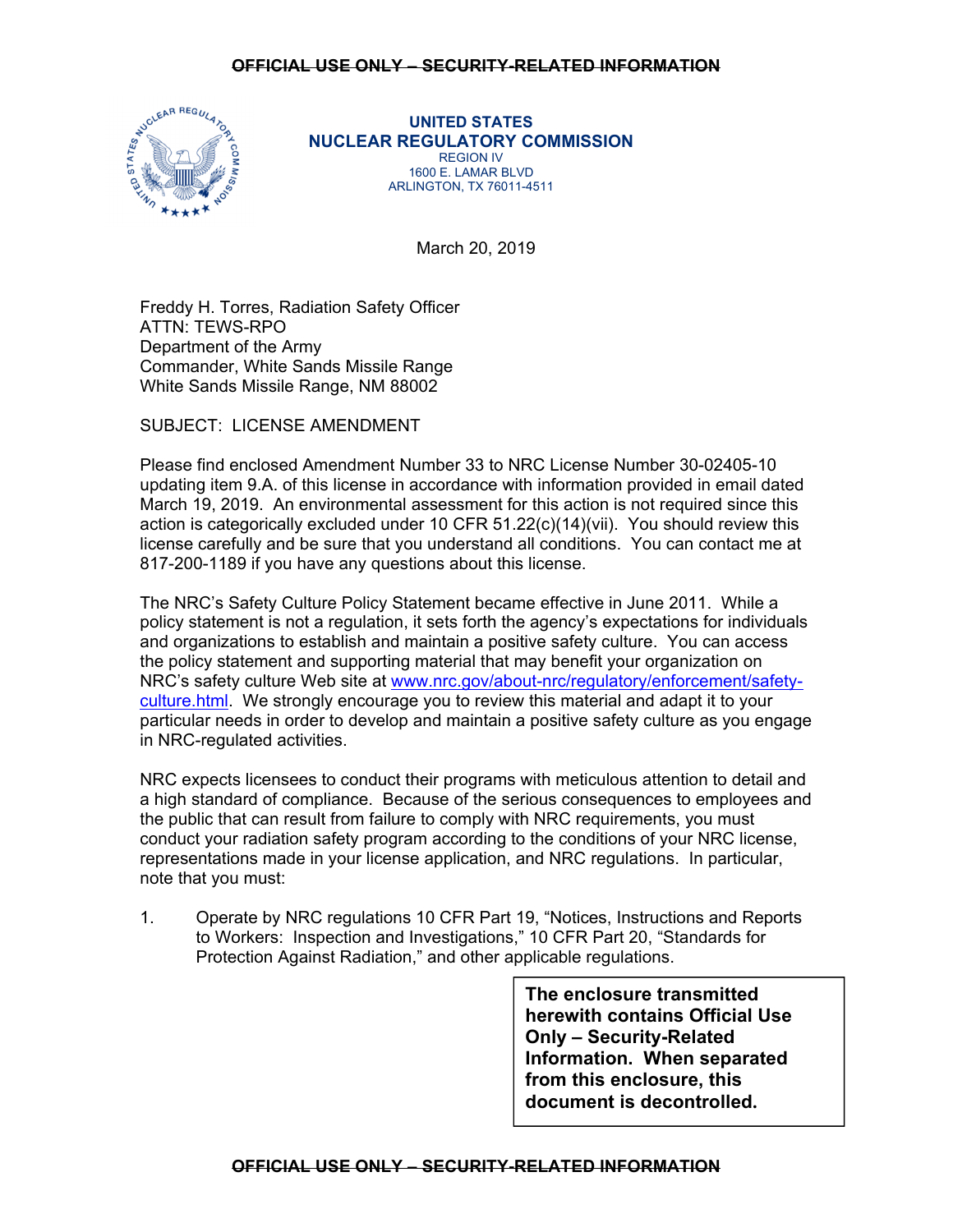## **OFFICIAL USE ONLY – SECURITY-RELATED INFORMATION**

## F. Torres -2-

- 2. Notify NRC in writing of any change in mailing address.
- 3. By 10 CFR 30.36(d) and/or license condition, notify NRC, promptly, in writing, and request termination of the license:
	- a. When you decide to terminate all activities involving materials authorized under the license whether at the entire site or any separate building or outdoor area;
	- b. If you decide not to acquire or possess and use authorized material; or
	- c. When no principal activities under the license have been conducted for a period of 24 months.
- 4. Request and obtain a license amendment before you:
	- a. Change Radiation Safety Officers;
	- b. Order byproduct material in excess of the amount, radionuclide or form authorized on the license;
	- c. Add or change the areas or address(es) of use identified in the license application or on the license; or
	- d. Change the name or ownership of your organization.
- 5. Submit a complete renewal application or termination request at least 30 days before the expiration date on your license. You will receive a reminder notice approximately 90 days before the expiration date. Possession of radioactive material after your license expires is a violation of NRC regulations.

In addition, please note that NRC Form 313 requires the applicant, by signature, to verify that the applicant understands that all statements contained in the application are true and correct to the best of the applicant's knowledge. The signatory for the application should be the licensee or certifying official rather than a consultant. Since the NRC also accepts a letter requesting amendment of an NRC license, the signatory for such a request should also be the licensee or certifying official rather than a consultant.

NRC will periodically inspect your radiation safety program. Failure to conduct your program according to NRC regulations, license conditions, and representations made in your license application and supplemental correspondence with NRC may result in enforcement action against you. This could include issuance of a notice of violation; imposition of a civil penalty; or an order suspending, modifying, or revoking your license as specified in the NRC Enforcement Policy. The NRC Enforcement Policy is available at: http://www.nrc.gov/about-nrc/regulatory/enforcement/enforce-pol.html.